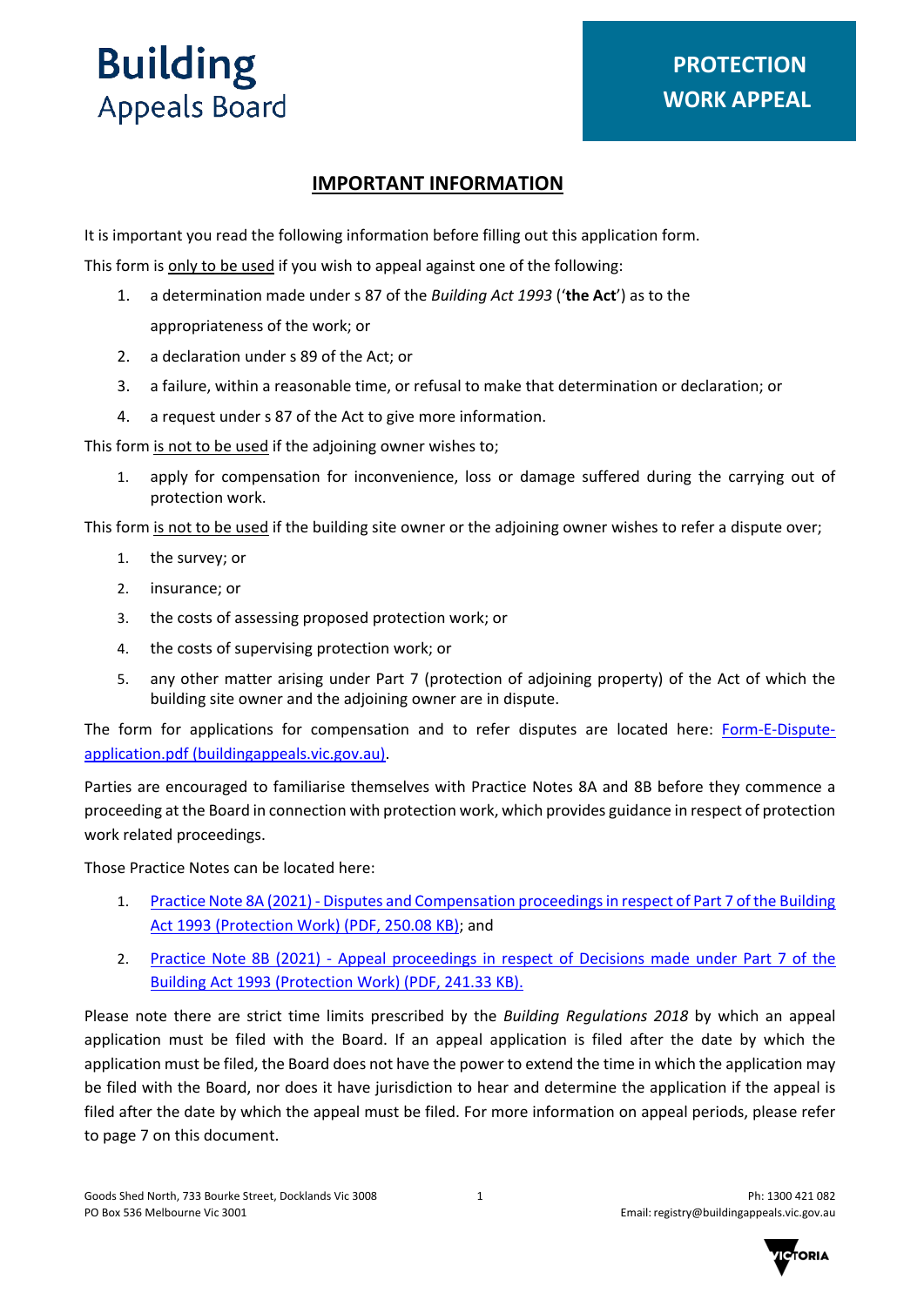

# **UNDER SECTION 141 OF THE** *BUILDING ACT 1993*

# **1 SITE DETAILS**

Address where building works are to be carried out

| <b>Address</b>         |         |  |
|------------------------|---------|--|
| <b>Street Address:</b> |         |  |
| Suburb:                |         |  |
| State:                 | P/Code: |  |
| <b>Municipality</b>    |         |  |
|                        |         |  |
| <b>Use of Building</b> |         |  |
|                        |         |  |

**Class/classes of building (Go to: [Building classes - Victorian Building Authority\)](https://www.vba.vic.gov.au/building/regulatory-framework/building-classes)**

# **2 ADJOINING PROPERTY**

#### Address of property to be protected

# **Address** Street Address: Suburb: State: P/Code:

# **Municipality**

#### **Use of Building**

**Class/classes of building (Go to: [Building classes - Victorian Building Authority\)](https://www.vba.vic.gov.au/building/regulatory-framework/building-classes)**

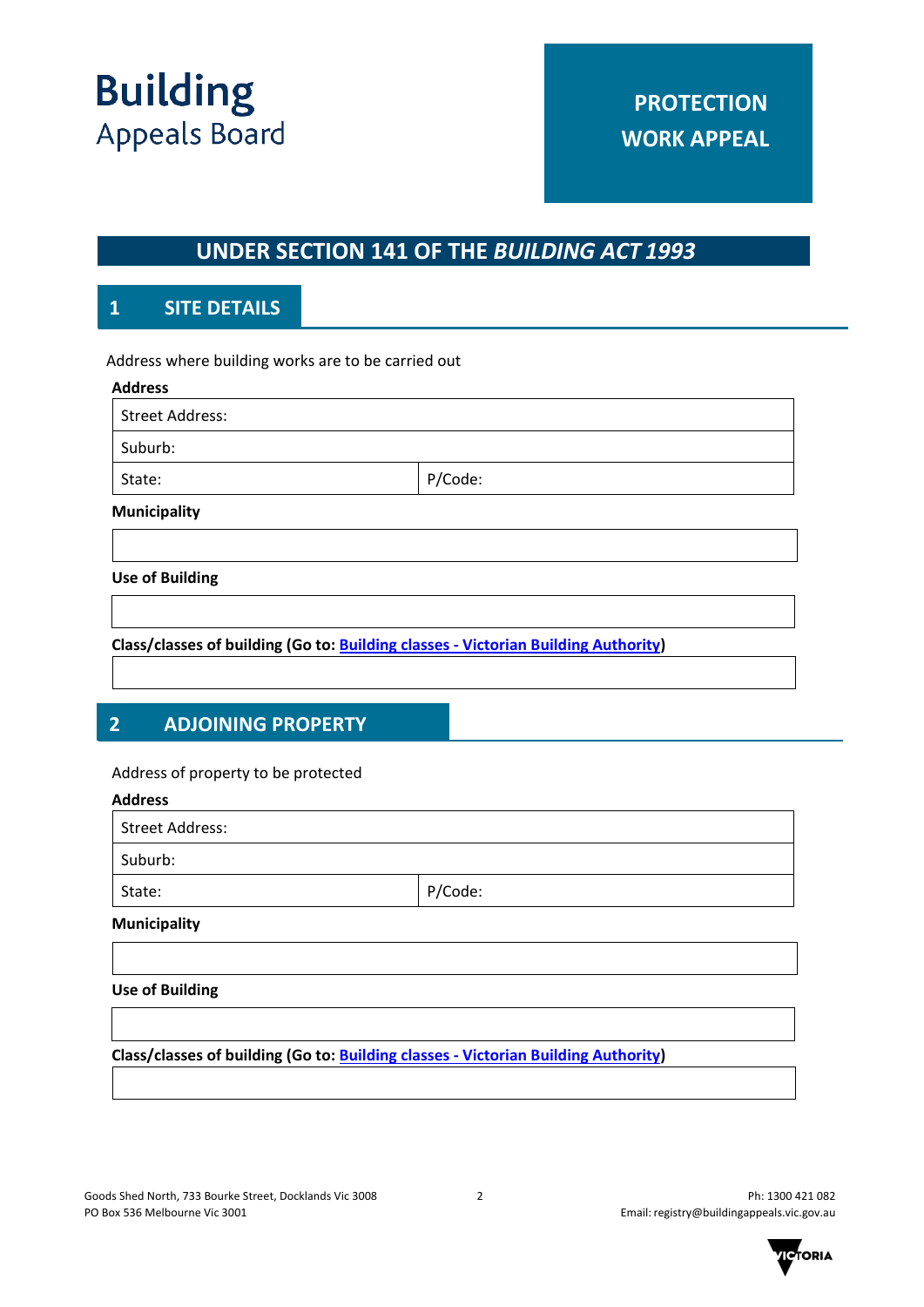# **3 APPLICANT**

|      | Owner   Adjoining Owner |
|------|-------------------------|
| Name |                         |

**Company name and ACN (if applicable)**

#### **Address**

 $\overline{\mathscr{L}}$ 

 $\checkmark$ 

| <b>Street Address:</b>       |         |
|------------------------------|---------|
| Suburb:                      |         |
| State:                       | P/Code: |
| <b>Phone Business hours:</b> | Mobile  |
| Email:                       |         |

## **Is the copy of a recent title search (less than three months) for the allotment attached?**

| Yes | Note: If the applicant is a company, a Company Extract must also be provided and<br>must be dated less than three months of the date of the application being lodged.<br>Go to: ASIC Connect. |
|-----|-----------------------------------------------------------------------------------------------------------------------------------------------------------------------------------------------|
| No  | You are required to attach a recent (less than three months) title<br>search for the allotment. Go to: LANDATA®.                                                                              |

#### **Is the applicant the owner of the property?**

| Yes       | Go to question 4.                                                                                                                                                                                                                                                                                                                                                                                                   |
|-----------|---------------------------------------------------------------------------------------------------------------------------------------------------------------------------------------------------------------------------------------------------------------------------------------------------------------------------------------------------------------------------------------------------------------------|
| <b>No</b> | Complete and sign the 'Authority to Act' Form. Under s 248(1) of the<br>Building Act 1993 (the Act), it is an offence for a person to act on behalf of<br>an owner of a building or land for the purpose of making an application<br>unless the person is authorised in writing to do so. Please complete the<br>Authority to Act Form on page 9 of this document, if you are a<br>representative of the applicant. |

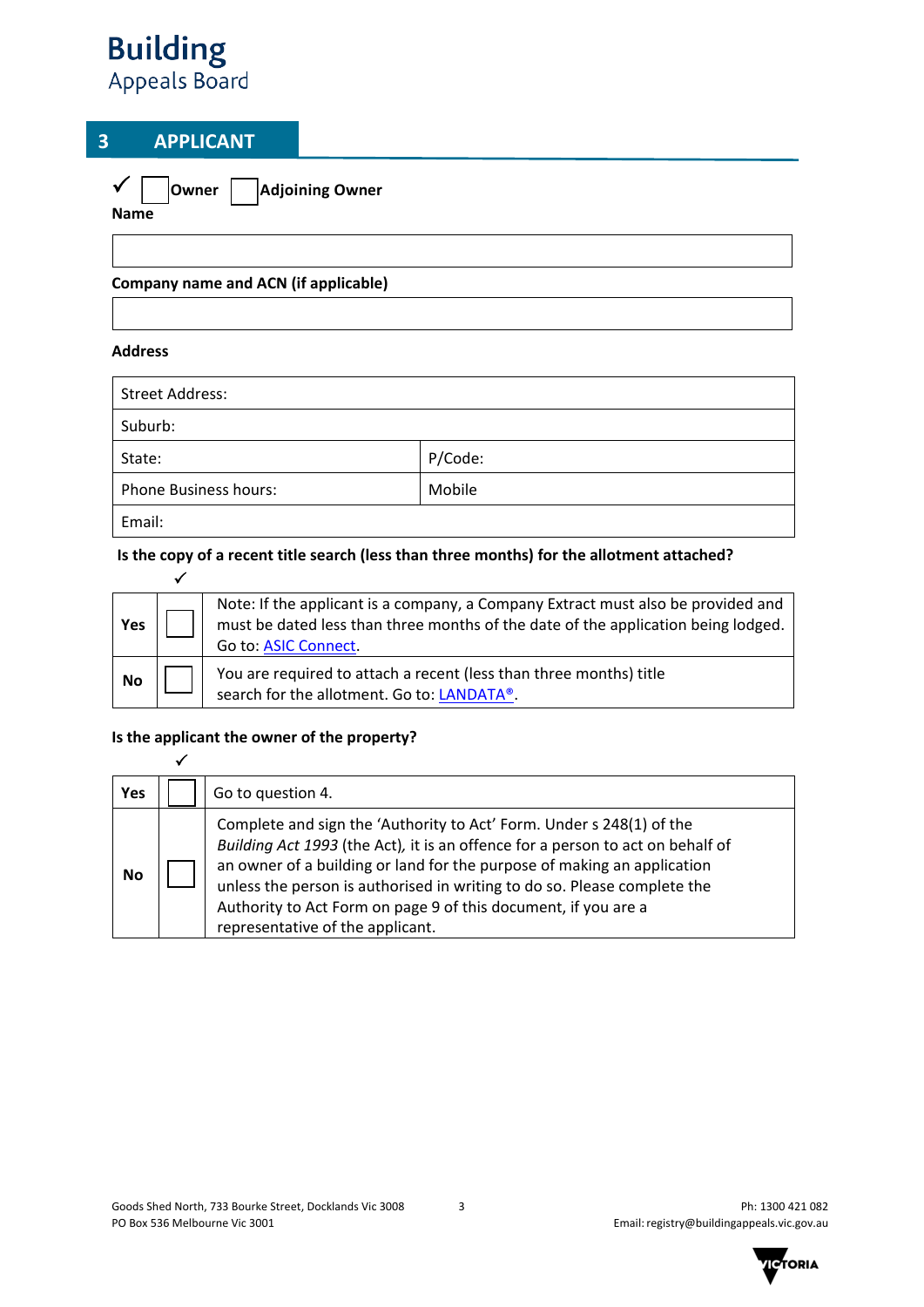# **2 MANDATORY SERVICE OF DOCUMENTS 4 MANDATORY SERVICE OF DOCUMENTS**

The Act requires that a copy of this application and the attached documents must be served on other parties, namely:

- the decision maker; and
- any other 'party concerned' (this would generally include other people with a direct and immediate interest in the outcome of the application).

Please specify which parties have been served with a copy of this application.

|   | Name | <b>Company/Position Title</b> | How served:<br>Email/post |
|---|------|-------------------------------|---------------------------|
|   |      |                               |                           |
| 2 |      |                               |                           |
| 3 |      |                               |                           |
| 4 |      |                               |                           |
| 5 |      |                               |                           |

If some parties have not been served with a copy of this appeal, please outline why they have not been served.

| <b>Name</b> | Company/Position title   Reason for not serving a copy of the<br>appeal on the person |
|-------------|---------------------------------------------------------------------------------------|
|             |                                                                                       |
|             |                                                                                       |

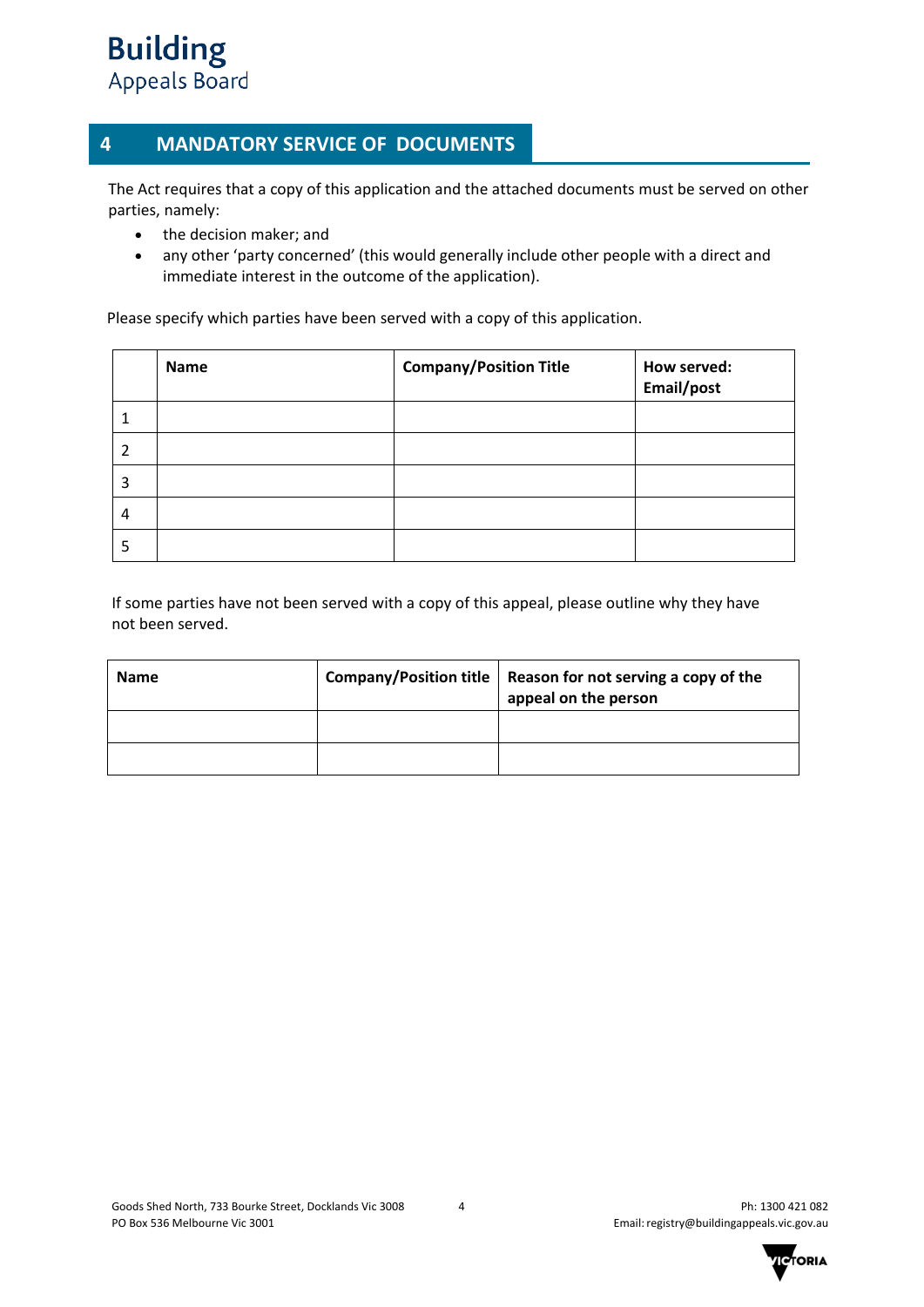## **5 RESPONDENT**

In relation to protection work the respondent is the Relevant Building Surveyor or, in the case of s 89 of the Act, the Victorian Building Authority.

| <b>Relevant Building Surveyor</b>   |
|-------------------------------------|
| <b>Victorian Building Authority</b> |
|                                     |

**Name**

#### **Company name and ACN (if applicable)**

#### **Address**

| Street Address:              |         |         |
|------------------------------|---------|---------|
| Suburb:                      | State:  | P/Code: |
| <b>Phone Business hours:</b> | Mobile: |         |
| Email:                       |         |         |

# **6 OTHER PARTIES**

#### List any other parties in this section

#### **Name**

#### **Company name and ACN (if applicable)**

#### **Address**

| Street Address:              |         |
|------------------------------|---------|
| Postal Address:              |         |
| <b>Phone Business hours:</b> | Mobile: |
| Email:                       |         |

Note: If there are additional parties, please identify them and their contact details in the document containing the nature, grounds and relief that is required to be filed with this application form.

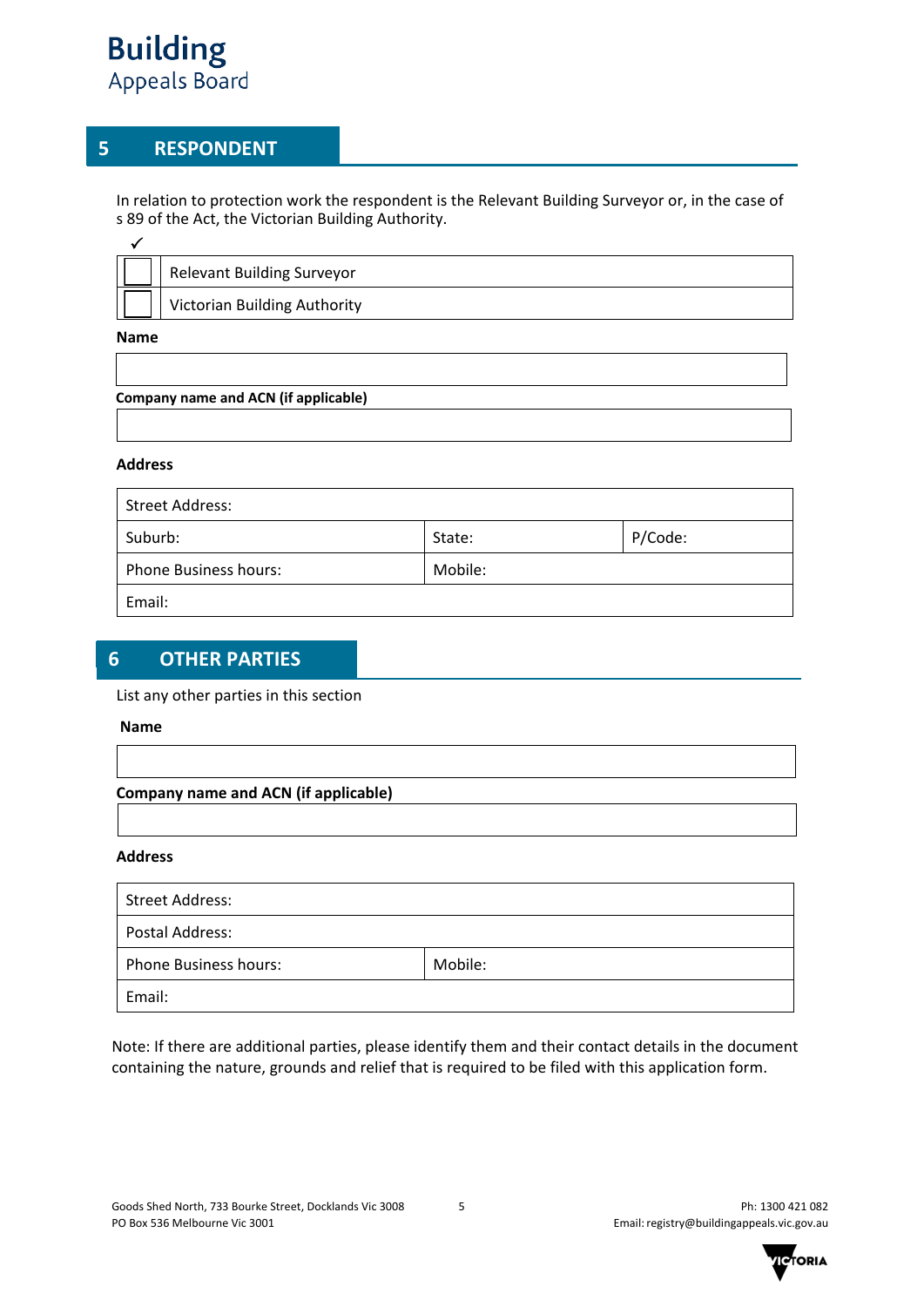## **7 MANDATORY REQUIREMENTS**

## **7A GENERAL REQUIREMENTS**

You must supply a written submission which addresses the following:

| The Nature of the proceeding              |
|-------------------------------------------|
| What you are appealing?                   |
| The Grounds for commencing the proceeding |
| What are your reasons for the appeal?     |
| <b>The Relief Sought</b>                  |
| What do you want the outcome to be?       |

Please tick to identify if the information required is included in an attachment and supplied with this appeal application.

## **7B DOCUMENTS**

Attach a copy of the Relevant Building Surveyors determination for protection works (section 87) or the declaration of the Victorian Building Authority (section 89), that is the subject of appeal and list details below:

Date

## **7C SECTION OF THE ACT UNDER APPEAL**

Please refer to Part 10 of the Act for the Building Appeals Board's jurisdiction and then tick the section and subsection of the Act under appeal (below).

#### **SECTION 144 - BUILDING REGULATIONS**

| <b>Section 141</b> | <b>Matter</b>                                                                                                             |
|--------------------|---------------------------------------------------------------------------------------------------------------------------|
| <b>Subsection</b>  |                                                                                                                           |
| 141                | <b>Protection work</b>                                                                                                    |
|                    | An owner required to carry out protection work or an adjoining owner may appeal to<br>the Building Appeals Board against: |
| (a)                | A determination under section 87 as to the appropriateness of the work;<br>or                                             |
| (b)                | A declaration under section 89; or                                                                                        |
| (c)                | A failure, within a reasonable time, or refusal to make that determination<br>or declaration; or                          |
| (d)                | A request under section 87 to give more information.                                                                      |

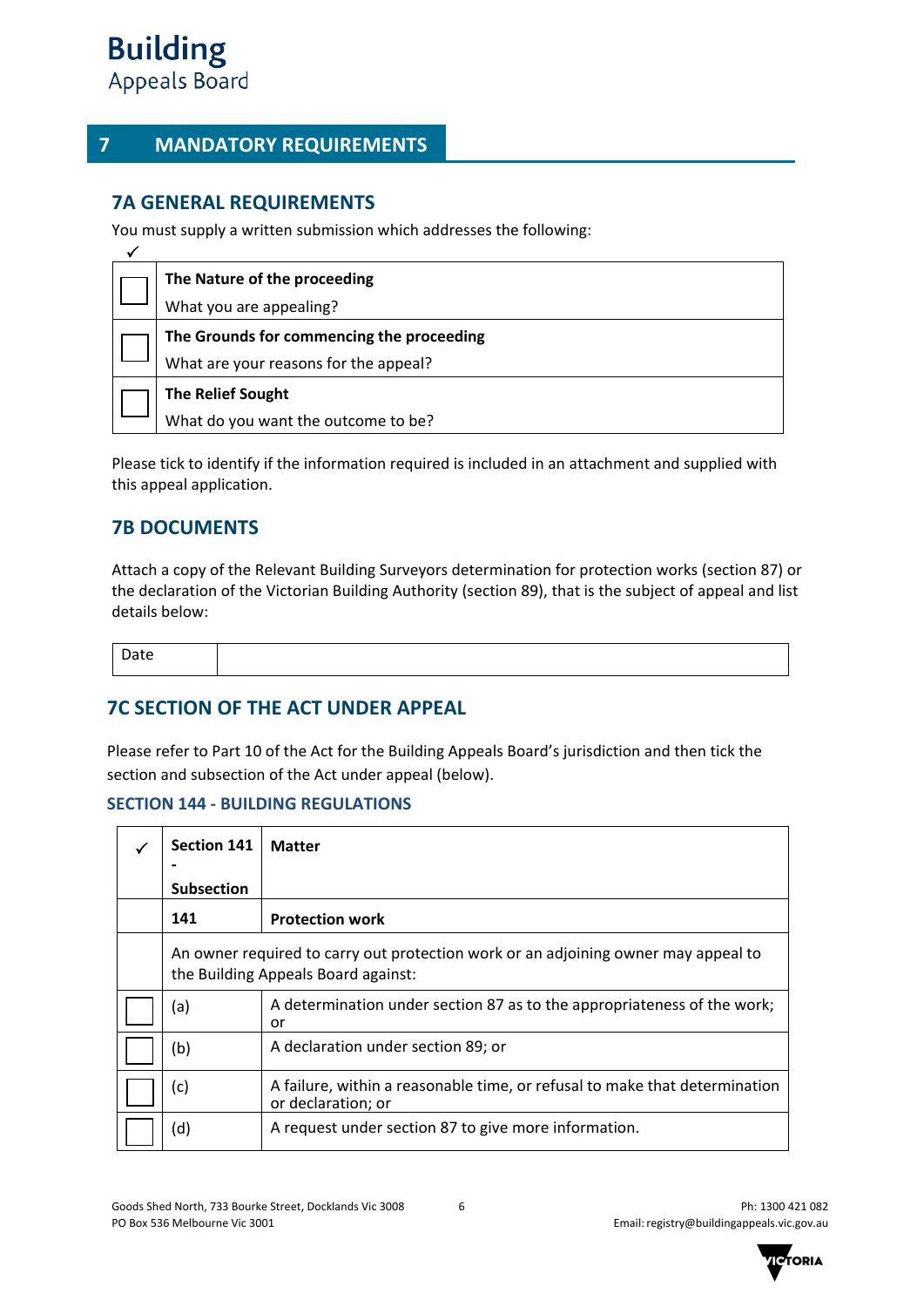# **8 APPEAL PERIODS**

Tick appropriate appeal period for your application:

| Section of<br>the Act | <b>Matter</b>                          | <b>Appeal Period days</b>                            |
|-----------------------|----------------------------------------|------------------------------------------------------|
| 141                   | <b>Protection Work</b>                 | Within 14 days after the day<br>the notice is given. |
| 141                   | Protection Work (Emergency procedures) | Within 30 days after the day<br>the order is served. |

# **9 FEES / PAYMENT**

A separate fee is to be paid for each matter under appeal. The fees are outlined at [Forms & fees | Building Appeals Board.](https://www.buildingappeals.vic.gov.au/how-to-apply/forms-and-fees)

- Always refer to the current prescribed fee schedule for appeal application costs prior to submitting your application.
- Complete the [Payment Details Form](https://www.buildingappeals.vic.gov.au/__data/assets/pdf_file/0010/48268/Payment-Form.pdf).

Please indicate your total fee amount payable for this application.

#### **Total Amount**

- \$
- 

## **10 HEARING**

Please indicate below if you prefer to have your application heard via a written submission or a hearing (in-person or remotely via videoconferencing technology).

| I would prefer the Board to make its determination based on written submissions.                                                    |
|-------------------------------------------------------------------------------------------------------------------------------------|
| I would prefer the Board to make its determination following a hearing (in-person or<br>remotely via videoconferencing technology). |

The Board will determine whether it is appropriate to:

• refrain from having a hearing and make its determination based on the written submissions of the parties.

If there is a hearing, you will be given a minimum of seven (7) days' notice of your appeal hearing date. It is expected that you will be ready to proceed on that day. Parties to the appeal may attend and/or be represented at the hearing.

If a person provides information or documentation to the Board, the person must also provide the same information or documentation to all of the other parties to the proceeding.

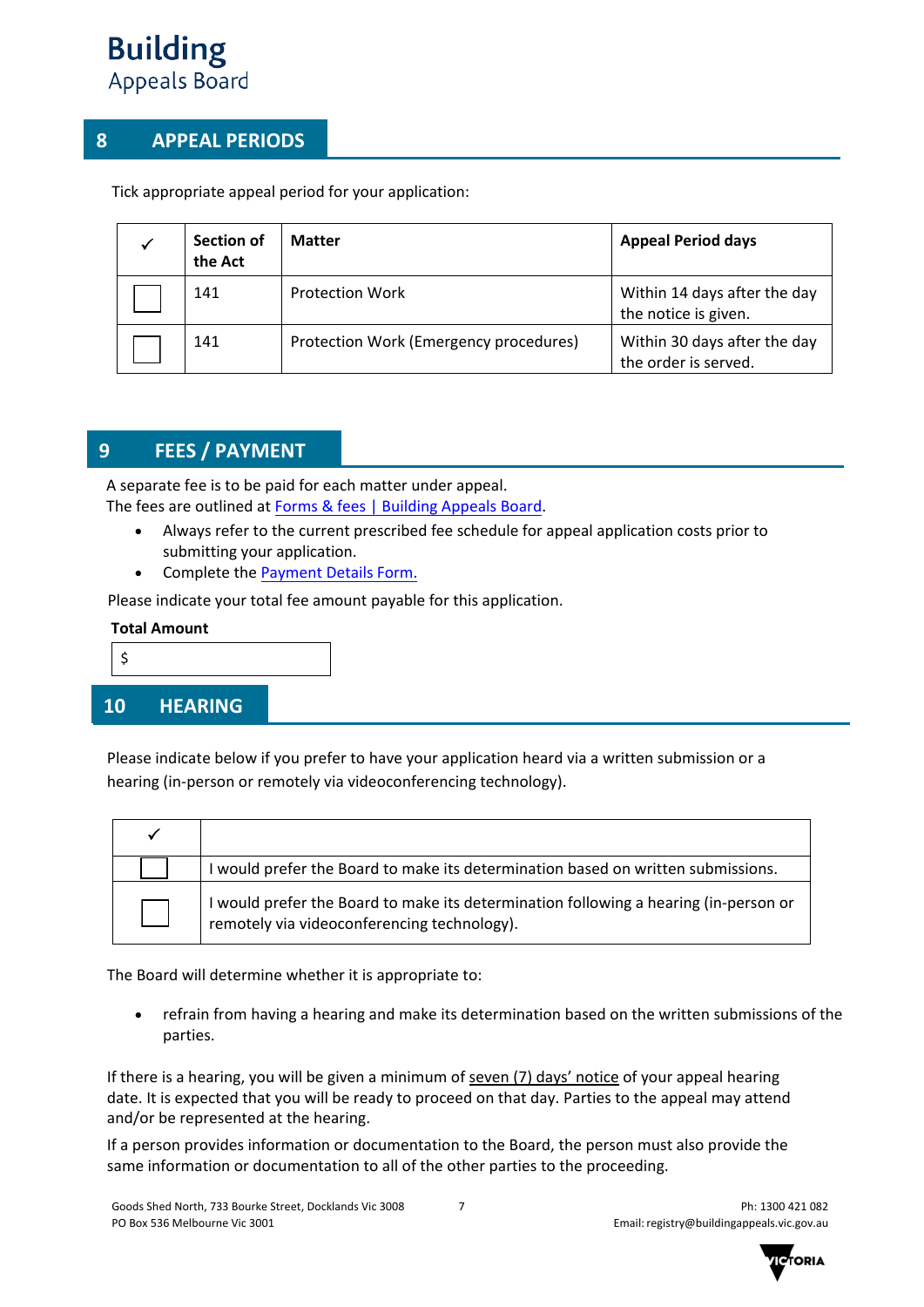## **11 FAST TRACK**

If you are seeking a fast track appeal hearing, you must complete the Application for a Fast Track Appeal form, which is available at [Appeal applications | Building Appeals Board](https://www.buildingappeals.vic.gov.au/how-to-apply/appeal-applications) and pay the prescribed application fee. Only a party to an appeal proceeding can apply.

## **12 DECLARATION AND SIGNATURE**

I understand that, under section 248(1) of the *Building Act 1993* (the Act)*,* it is an offence for a person to act on behalf of an owner of a building or land for the purpose of making an application unless the person is authorised in writing to do so.

I acknowledge that it is an offence to knowingly make any false or misleading statement or provide any false or misleading information to the Building Appeals Board in relation to an application (s 246 of the Act).

## **SIGNATURE:**

**DATE:** 

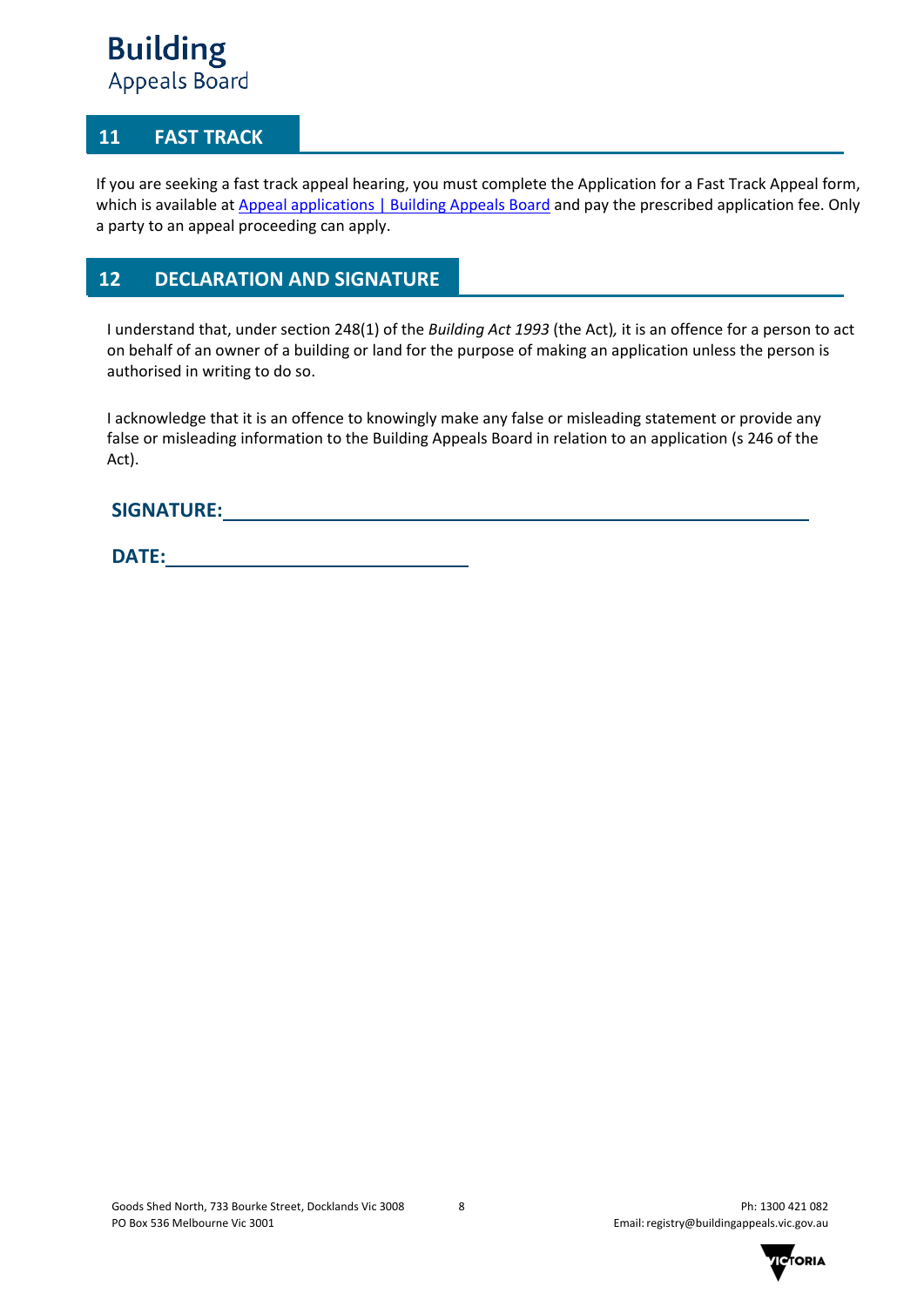

# **AUTHORITY TO ACT FORM**

#### **1 OWNER/S DETAILS**

#### **Name**

#### **Company Name and ACN (if applicable)**

#### **Address**

| <b>Street Address:</b>       |         |
|------------------------------|---------|
| Suburb:                      |         |
| State:                       | P/Code: |
| <b>Phone Business hours:</b> | Mobile: |
| Email:                       |         |

#### **Name of second owner (if the appeal is also made on behalf of that person)**

#### **Company Name and ACN (if applicable)**

#### **Address**

| <b>Street Address:</b>       |            |  |
|------------------------------|------------|--|
| Suburb:                      |            |  |
| State:                       | Post Code: |  |
| <b>Phone Business hours:</b> | Mobile:    |  |
| Email:                       |            |  |

#### **2 SITE DETAILS**

#### **Address (please note a copy of title search/contract of sale is required to confirm ownership of the land/building)**

| Street Address: |         |  |  |  |
|-----------------|---------|--|--|--|
| Suburb:         |         |  |  |  |
| State:          | P/Code: |  |  |  |

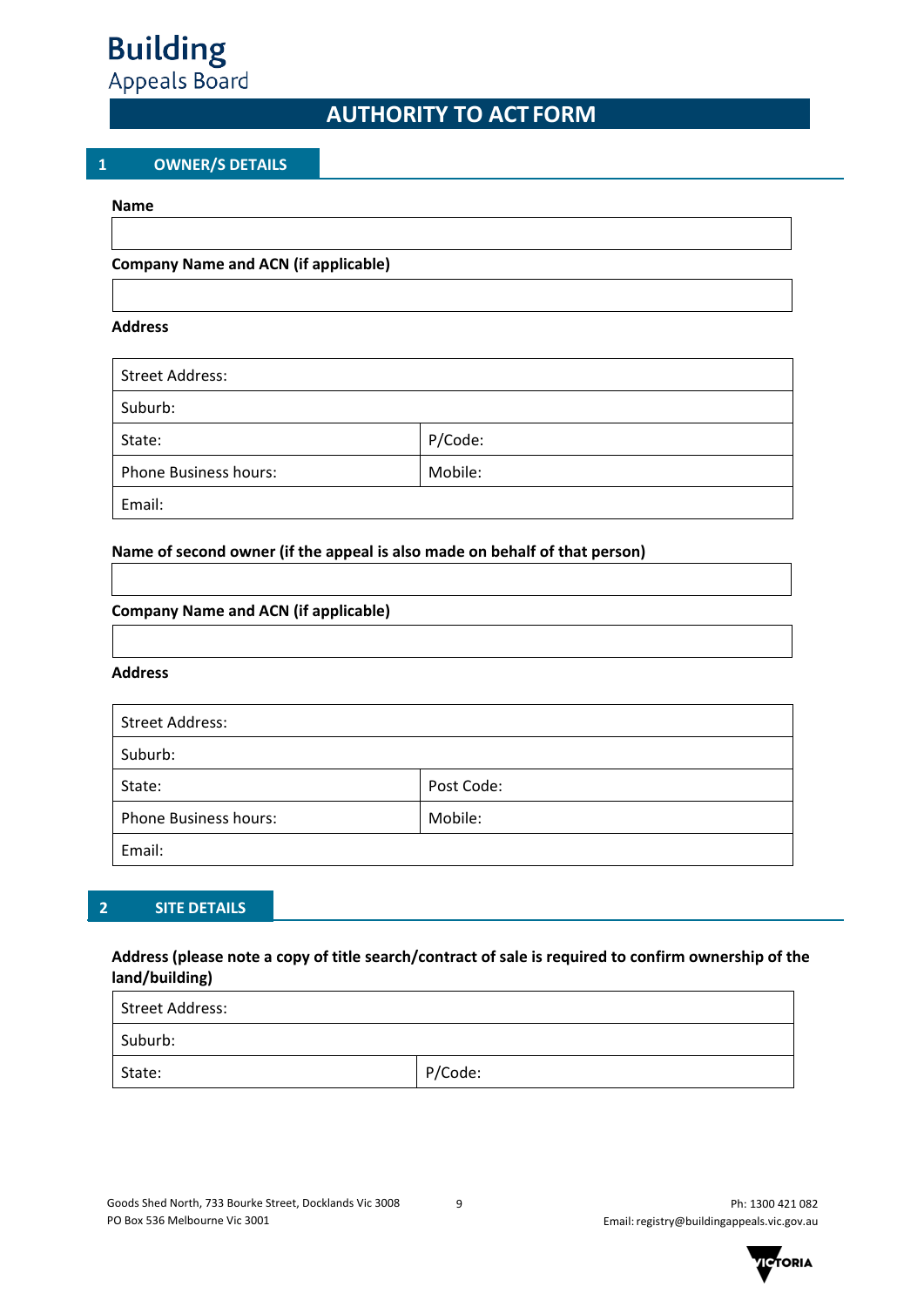

#### **3 SIGNATURE OF OWNER/S**

## **DECLARATION**

I confirm I am the owner of the above site and I authorise the following person to act on my behalf:

**Name of person or representative**:

I also acknowledge that it is an offence to knowingly make any false or misleading statement or provide any false or misleading information to the Building Appeals Board in relation to an application (section 246 of the *Building Act 1993*).

| (If the appeal is also made on behalf of a second person) |
|-----------------------------------------------------------|
|                                                           |
| PRINT NAME: NAME:                                         |

|--|

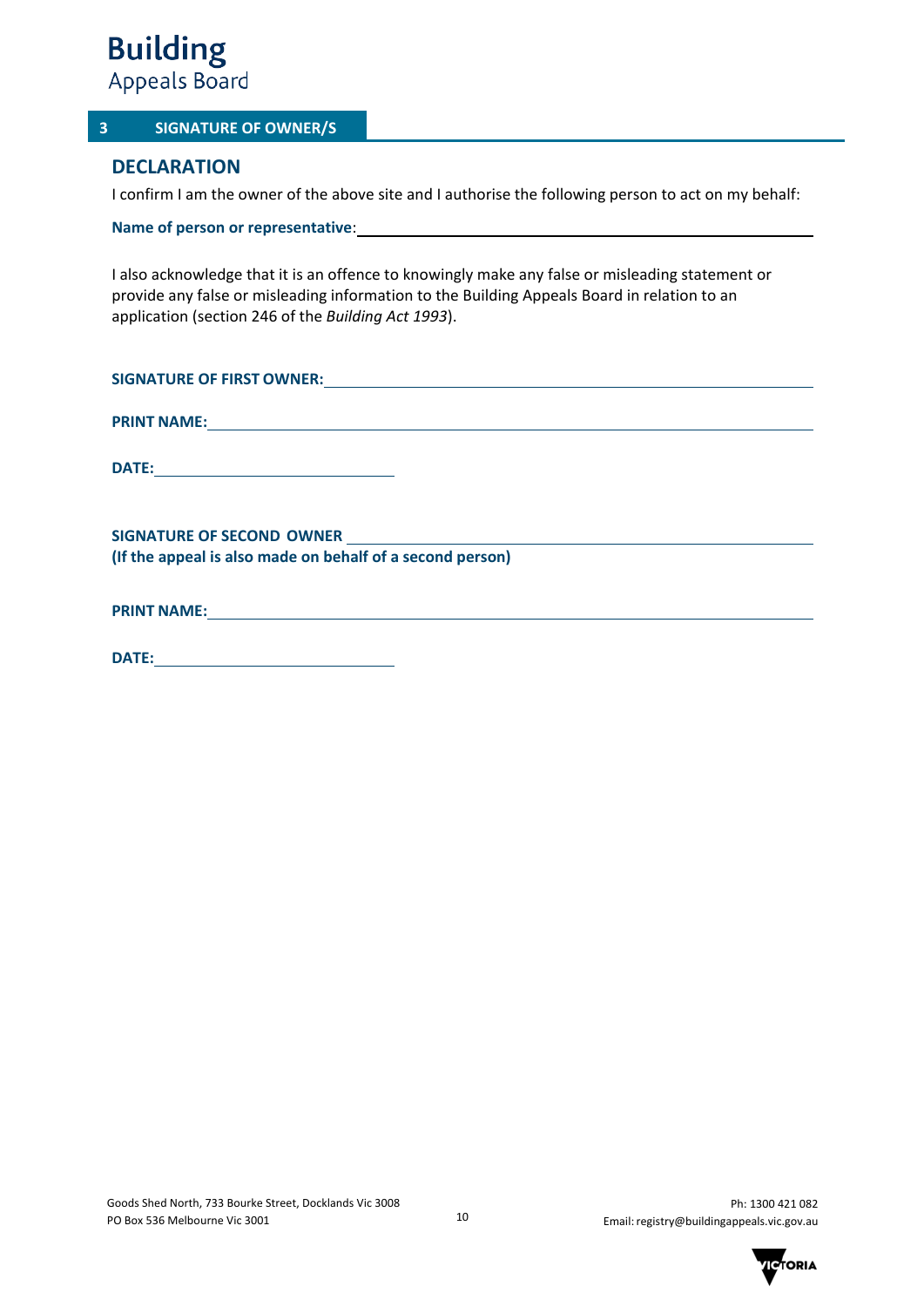# **APPLICATION CHECKLIST**

Use this checklist to ensure all your required documents are submitted. If all the required information is not provided at the time of submission your application may not proceed.

| <b>1 SITE DETAILS</b>                                                                                                                                   |  |
|---------------------------------------------------------------------------------------------------------------------------------------------------------|--|
| A copy of a recent title search (less than three months) for the allotment is<br>attached.                                                              |  |
| <b>2 ADJOINING PROPERTY</b>                                                                                                                             |  |
| Address of property to be protected is accurately recorded.                                                                                             |  |
| <b>3 APPLICANT</b>                                                                                                                                      |  |
| If the applicant has appointed another person to act on their behalf,<br>the 'Authority to Act' Form has been completed and signed by the<br>applicant. |  |
| <b>4 MANDATORY SERVICE OF DOCUMENTS</b>                                                                                                                 |  |
| A copy of this application form and supporting material that has been filed<br>with that application has been served on the other parties.              |  |
| <b>5 RESPONDENT</b>                                                                                                                                     |  |
| The details of the respondent (that is; the decision maker) are accurate.                                                                               |  |
| <b>6 OTHER PARTIES</b>                                                                                                                                  |  |
| The details of the other parties are accurate.                                                                                                          |  |
| <b>7 MANDATORY REQUIREMENTS</b>                                                                                                                         |  |
| A written submission has been supplied addressing the Nature, Grounds<br>and Relief sought.                                                             |  |
| A copy of the decision under appeal has been provided.                                                                                                  |  |
| The appropriate section of the Building Act 1993 (the Act) that your<br>appeal relates to has been identified.                                          |  |
| Evidence in support of your application has been provided (for<br>example; drawings, photographs, plans or expert reports).                             |  |
| <b>8 APPEAL PERIODS</b>                                                                                                                                 |  |
| The appropriate appeal period for your application is provided.                                                                                         |  |